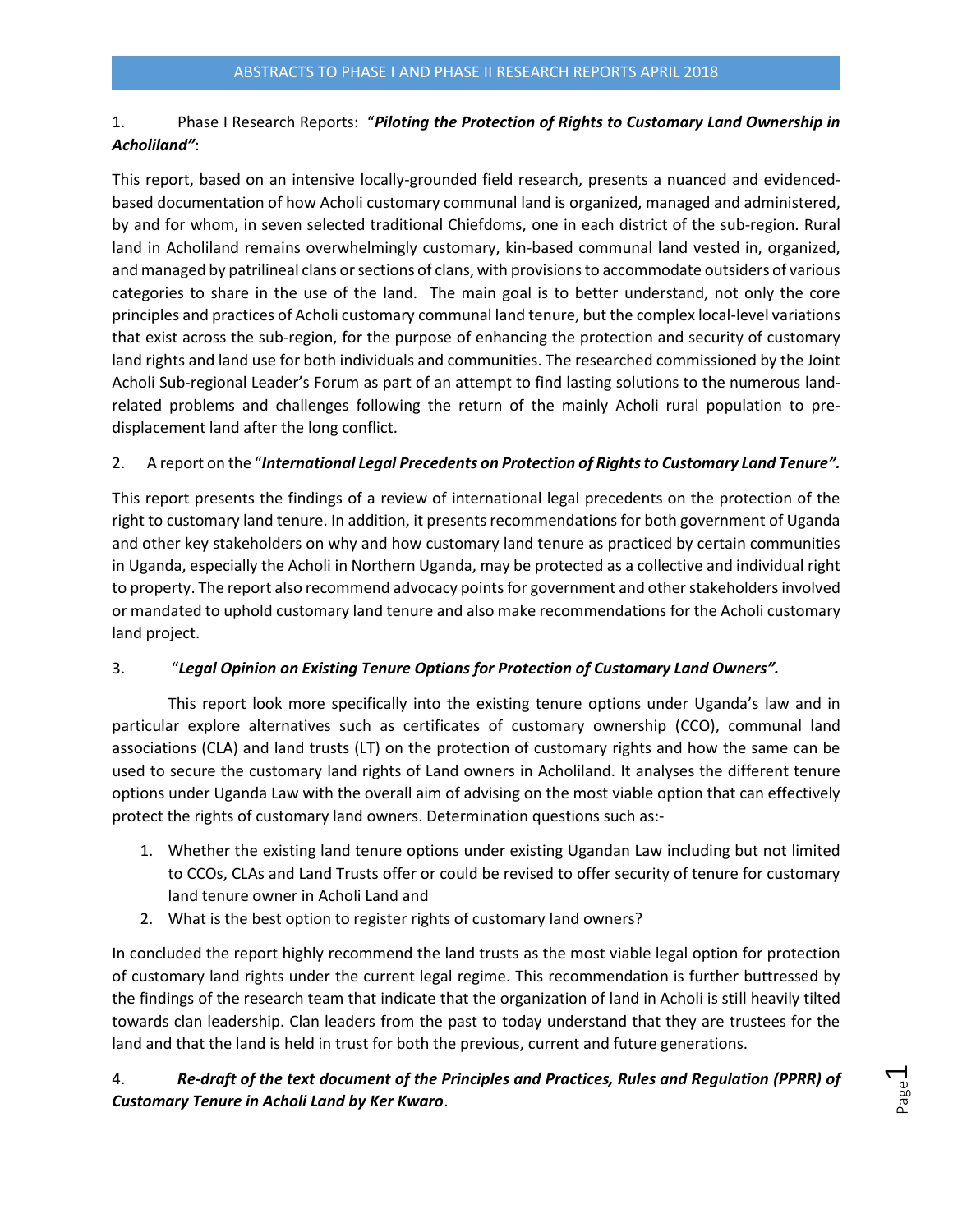This is a redraft of the PPRR based on the review of the documents developed by Ker Kwaro Acholi. It offers Principles to guide the general interpretation, application, management or administration of Acholi Customary Land System and to revise and improve the Principles and Practices of Customary Tenure in Acholi land, 2008. In reviewing the document, issues around formatting, clarity, wording, organization and content among others were considered and improvements were made to the original text document.

#### *5. A Step-By-Step Guide on Land Dispute Resolution Mechanisms in Northern Uganda*

A land rights and dispute resolution guide was developed through consultation and engagements with cultural, traditional, opinion leaders and elders knowledgeable on the Acholi traditional justice system. This guide is intended to facilitate processes of land dispute resolution within communities, and reduce the burden on communities having to refer to a challenging and slow-moving justice system, with the realization that many land boundary disputes can be handled through clan leaders. The guide covers land dispute resolution mechanisms, such as poro lok, riyo tal (Acholi traditional dispute resolution mechanism), litigation, arbitration, conciliation and mediation in the alternative dispute resolution mechanism institute by the Justice Law and order sector. The guide recommends the use of the traditional Acholi land dispute resolution mechanisms like poro lok and riyo tal as a first option to solving the numerous land disputes. Cases can only be referred to the ADR mechanism as a second option. The guide help to inform the choice of a cheaper, quicker, more effective and more accessible forum and mechanism for land dispute resolution in Acholi sub region for contending parties.

### 6. "*The Step by Step Guide to Customary Land Registration in Uganda; Easy Steps to secure your land"*.

The legal framework in Uganda notably The 1995 Constitution, The Land Act, 1998 as amended, The Registration of Titles Act 1924 and The National Land Policy 2013, provide for the various forms of land registration. The documentation of land held under customary tenure is complex as land is held communally and is thought to be held in trust for the future generation. The land registration process is marred with gaps in service delivery in the land administration institutions, the process is complex, tedious and unaffordable to the majority of the communities

This step by step guide to customary land registration seeks to offer a quick guide on the different ways of registration of customary land and the processes involved in each of the registration methods available to customary land tenure. The methods of land registration outlined in this guide include steps and processes to acquire/obtain a Certificate of Customary Ownership (CCO), Communal Land Association (CLA) and Land Trust (LT)

### 7. "An *Assessment on Enhancing Awareness of Land Rights of the Youth in Acholi Sub Region-Uganda"*

Land rights of the youth are often overlooked and their role in decision making processes hardly recognised. These vulnerable group are usually denied rights or have very limited rights. These include denial of access to land and people trespassing onto their land due to their vulnerability. The study purpose of the Research was to: - Identify barriers to the inclusion of youth and persons with disability in the attainment of their land rights; Generate findings that will inform CSOs, the Government and key community personnel to mainstream youth and disabled persons land rights in their agenda; Provide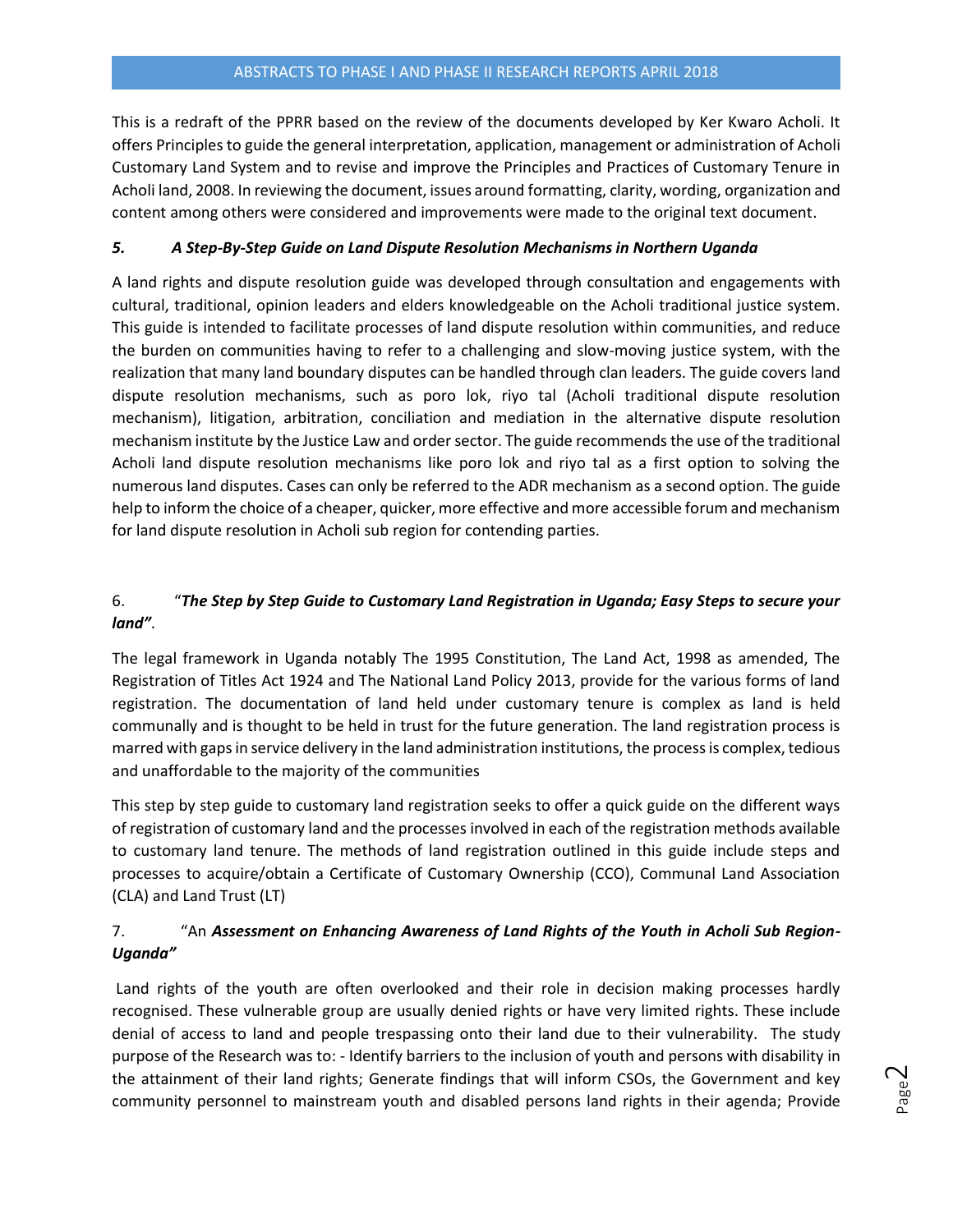concrete recommendations that will enhance awareness of land rights of the youth and persons with disability. The study goes on to investigate the extent to which the land rights of the youth are protected; the specific aspects hindering ownership, control and utilization of land for the youth and identified key institutions and their roles in enhancing the land rights of the youth

## 8. "*The Protection of Rights to Customary Land Ownership in Acholi Region: The Case of Youth in Acholi"*

The report is an analysis of access to customary land rights in its intricate realities, a case of the youth land rights in Acholi sub-region in Northern Uganda. It is a postulate to enhancing the inclusion of youth in customary land rights research in Northern Uganda by Trócaire Uganda. The report presents field based findings of a study that focused on youth understanding and perception of, and participation in the Acholi customary land tenure system. The study sought to explore the level of understanding, participation and involvement of the youth in the access, control, management, and administration of the Acholi customary land, and the manner in which the youth participated in the organization, management and administration of customary land in Acholi sub-region. It is worth noting that over 90% of Acholiland remains overwhelmingly under customary, kin-based communal control and management, vested in, organized, and managed by patrilineal clans or sections of clans, with provisions to accommodate outsiders of various categories to share in the use of the land

## 9*. "Instituting Protection of Persons With Disabilities (PWDs) Rights to Customary Land Ownership in Acholi land*".

This Research was conducted in Acholiland to generate and document a body of knowledge on the specific customary and communal land holdings practiced by Acholi as a representative pilot system for Africa in general. The research focused on Persons with Disabilities as a special interest group in accessing, control, ownership and management of customary and communal land. Specifically, the research has; - Provided additional information on land rights and persons with disabilities in Acholi land. Identified specific aspects hindering the enjoyment of land rights for the most vulnerable Persons with disabilities in Acholi land and contributed strengthen the security of Persons with Disabilities rights on customary and communal land tenure in Acholiland through research, consultation, and advocacy. This researched deliberated on key issues of ; Access to land by Persons with Disabilities; Land management and utilization by Persons with Disabilities; Involvement of Persons with Disabilities in solving internal land wrangles and recommendations to stakeholders.

#### *10. "Enhancing Awareness of Land Rights of Persons With Disabilities (PWDs) In Acholi-Land"*

Land and other resources in Africa are increasingly governed by modern systems of tenure and less by customary systems. Unfortunately, changing land use and land ownership patterns have not always been accompanied by appropriate reforms in policies, laws, and institutions. Africa must ensure that the current wave of land reform initiatives, which often coincide with political and economic reforms emanating from democratization, help to establish needed changes in land rights as well as legal and institutional frameworks. Land is an important resource and one of the key factors of production fundamental in the development of human shelter, agricultural production and economic activities; it's a key basis for poverty alleviation and achievement of human rights. On the above facts, this research provided information on land and the most marginalized to stimulate discussion and debate amongst the key stakeholders. The research identified key issues affecting inclusion of People with a Dis-ability in the attainment of their land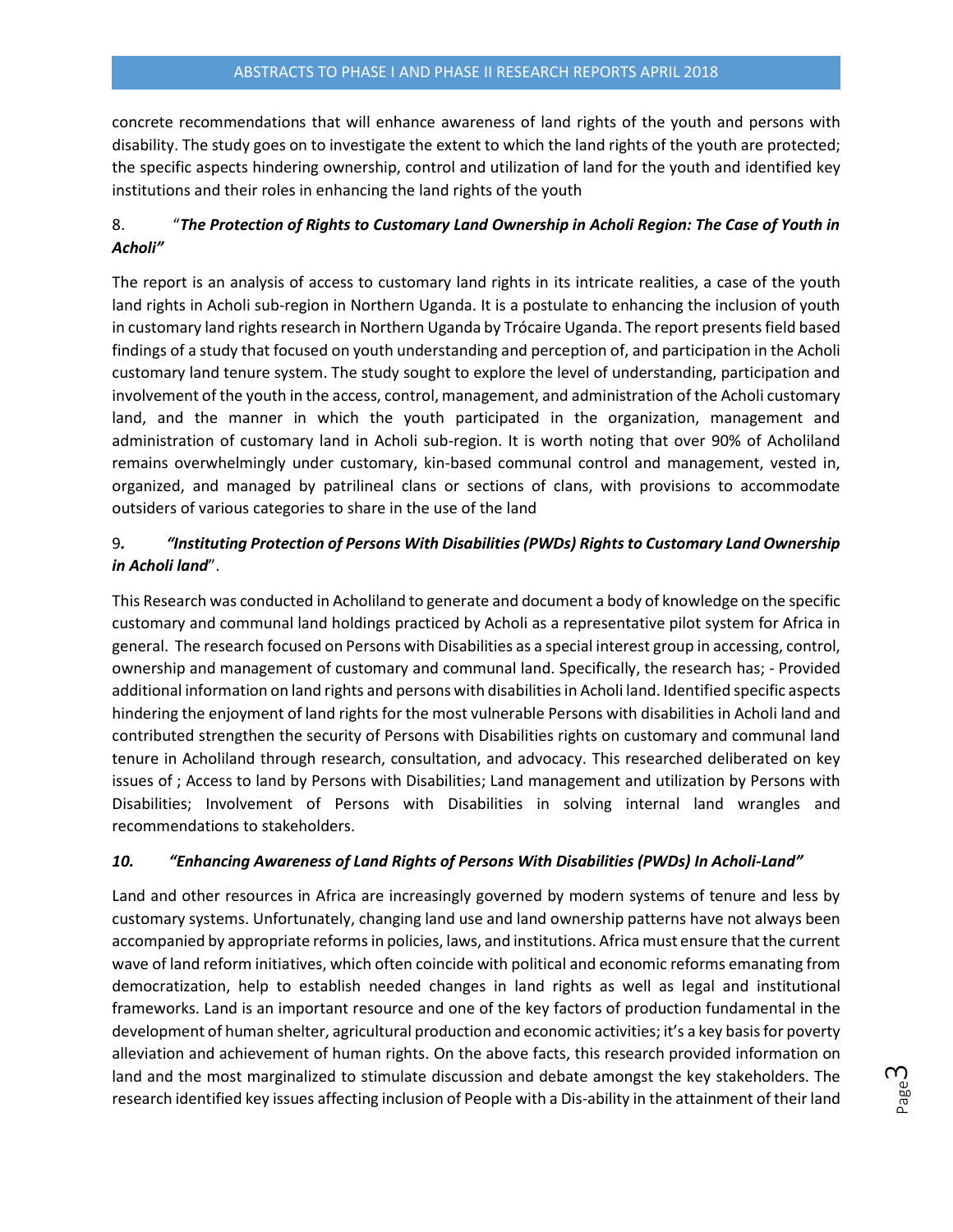rights; generated findings to inform key stakeholders of critical issues on People with a Disability and land rights agenda and provided concrete recommendations to enhance awareness of land rights of People with a Disability.

### *11. "Nowhere Else To Go. Amplifying the voices of Women across the Customary Land System of Acholi Sub-region, Northern Uganda- A gender perspective"*

This report seeks to amplify the perspectives of special interest groups as primary stakeholders in the effective harmonization of customary and statutory land law. With the lens of analyzing gender roles and impacts, this piece of research is a core component of a larger study focused on customary and communal land conflict and resolution in Acholiland. This research capture the typical power relations that exist between different social and economic groups of men and women, with the intention to explore how these dynamics affect decisions that are made regarding access to and control over land. By investigating the norms, attitudes, and experiences of special interest groups in isolation, such as rural women from particular chiefdoms, the study amplifies critical voices that might otherwise go unnoticed. It is these perspectives that must be privileged when formulating program and policy recommendations for equitable development in Acholiland. This study fills a gap in exploring the evolution of traditional law in "actual practice—sometimes discernible through what is contested—rather than historical norms and rehashed stereotypes" regarding women and the most marginalized. It provide information to improve understanding of how indigenous knowledge, practices and value systems may be leveraged in creation of a legal model to sustain rights to land management and ownership for the whole Acholi community inclusive of women, orphaned youth, and PWDs. The present reality for many such vulnerable individuals and groups is recurring experiences of discriminatory withdrawal of land access over the lifecycle. However this is not inevitable, and may change through deliberate inclusion and the balancing of power and rights.

# *12. "Development of Inclusive Business Models (IBM) for leveraging investments and development in Acholi sub-region- Report"*

The IBM report provides a brief description of the agriculture sector across the Acholi Sub-Region and explores four models currently being implemented in Uganda that strengthen and promote existing best practices for the implementation of IBMs and presented three models appropriate for the unique social, political and economic situation in the Acholi Sub-Region with recommendations on how they might best be implemented to develop prominent enterprises comprising cattle, charcoal and shea nut farming that will foster sustainable engagement with vulnerable groups including youth, the elderly, people with disabilities (PWDs) and the resource poor in the context of the Acholi Sub-Region. It also provides a brief and useful description of the main medium to large scale agricultural enterprises currently operating in the area. This report recommended the Integrated Cooperative Model, the Private Investor Driven Hybrid Model (PIDHM) and proposed as viable enterprises, cattle and charcoal farming, Shea Nut collection and processing, that could be operationalized based on these recommend models.

## *13. Development of Inclusive Business Models (IBM) for leveraging investments and development in Acholi sub-region- USER GUIDE*